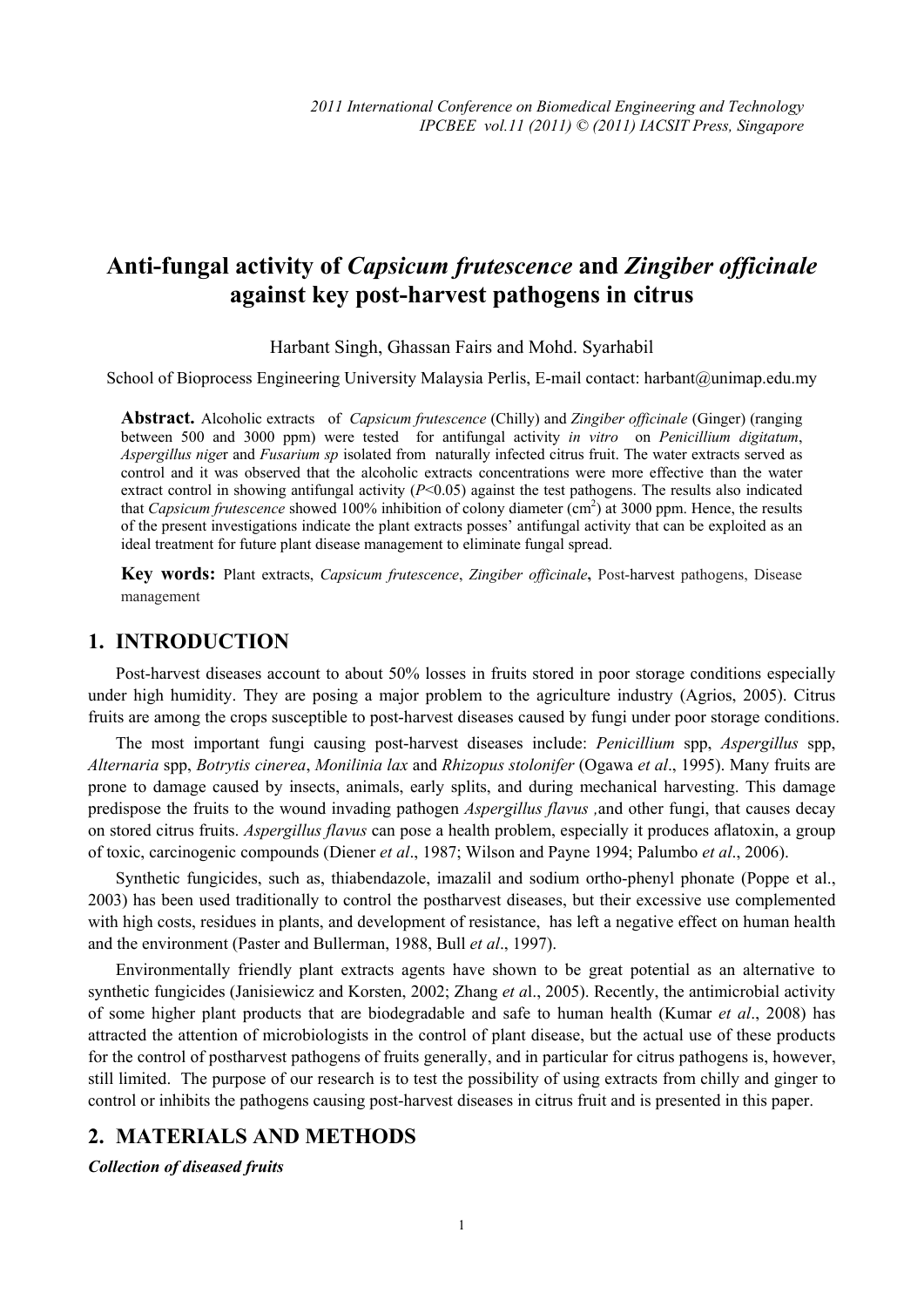Wet markets at Kangar (Perlis) and Georgetown (Penang) were surveyed in December 2010, to observe the common post-harvest disease symptoms in citrus fruits, namely, from orange, lemon, and grape fruit. The prominent symptoms observed were the growth of green, black, white or bluish - mold on the fruits. Random samples were collected from the citrus fruits and brought to the Microbiology laboratory at the School of Bioprocess Engineering, University Malaysia Perlis for further studies. They were washed with water, disinfected with 10% sodium hypochlorite, and cultured in sterilized PDA media under aseptic lamina conditions, for identification, single-spore isolation, and propagation under the laboratory conditions at 25°C.

#### *Pathogens*

Using taxonomic and morphological references the pathogens identified were, *Aspergillus niger, Penicillium digitatum,* and *Fusarium* sp. Highly aggressive, single-spore isolates of *P. digitatum* ,*A.niger* and *Fusarium* sp. originally isolated from citrus fruits were grown on potato dextrose agar (PDA) at 25°C for 7 days. Spores were harvested by flooding the media surface with sterile distilled water and gently agitating the plate to dislodge spores (Obagwu and Korsten, 2002) and kept in the refrigerator for further studies and propagation.

#### *Preparation of chilly and ginger plants for extractions*

Chilly plants (hot pungent local chilly paddy, *Capsicum frutescence*) were collected from a kitchen garden housing estate in Kangar and washed under running water, to get rid of dirt, insects and plankton. They were dried overnight in the laboratory- electric oven at  $40^{\circ}$ C. One hundred grams of the material (stems, leaves, fruits) were pulverized by an electric mixer, and preserved in labelled glass bottles that were sealed until use.

The ginger (*Zingiber officinale)* rhizomes, collected from the local wet market of Kangar, were subjected to the same procedure.

#### *Preparation of plant extracts*

The extraction technique used was a modification of **Ruch's (2001**) method. Fifty grams each of the oven dried and pulverized powered material from *Zingiber officinale* **(**Ginger), *Capsicum frutescence*  (Chilly), were treated with 500 ml of 95% alcohol with constant stirring for 30 minutes. After stirring, the solutions were filtered through 2 layers of cheese- cloth gauze and Whitman's (No.2) filter paper before subjecting the filtrates to evaporation in Buchi Rotary Evaporator at  $60^{\circ}$ C degree for 60 min. The dark spongy materials from the Rotary evaporator were removed and dried in an oven at 37°C for 2 days. The dried powder from the oven was stored in small, sterilized 5 ml screw-capped glass bottles and kept in the refrigerator  $(4^{\circ}C)$  until further usage.

#### *Preparations of plant extract dilutions*

The chilly and zinger powder extracts were removed from the refrigerator and brought to the lab for the preparation of extract dilutions. Aliquots of 0.5 g, 1.0 g, 2.0 g and 3.0 g of each powder (chilly and ginger) were mixed with distilled water to make dilutions of 500 ppm, 1000 ppm, 2000 ppm, and 3000 ppm.

#### *In vitro screening*

PDA media was incorporated into **forty-five** 50 ml glass flasks and autoclaved for 20 min. After autoclaving the flasks were cooled down to about  $45^{\circ}$ C. Five ml of each plant extract, (500 ppm, 1000 ppm, 2000 ppm, and 3000 ppm, from chilly and zinger) was pipetted into **4** of the above 50 ml flasks that were gently agitated by hand for 2 min to allow for a proper mixing of extract.

20 ml aliquots of the amended media were dispensed into **five** 9 cm Petri-dishes. Chloramphenicol (250 ml/g per Petri dish) was added to the medium to prevent bacterial growth (Nikos *et al*, 2007). The experiment was performed under aseptic lamina conditions and replicated thrice.

One ml, each, of *P. digitatum.* , A.niger and *Fusarium. sp* spore suspensions (conc.1  $\times$  10<sup>6</sup> spores/ml) were pipetted on to the centre of the amended PDA extracts. Inoculated plates were incubated at  $25^{\circ}$ C for 10 days. The Petri-dish inoculated without the extract concentrations, served as control. Colony diameter was determined by measuring the average radial growth.

The inhibition zone **(P)**, was measured using the formula of Francisco (2010) as follows:

$$
P = \frac{(C - T)}{C} \times 100
$$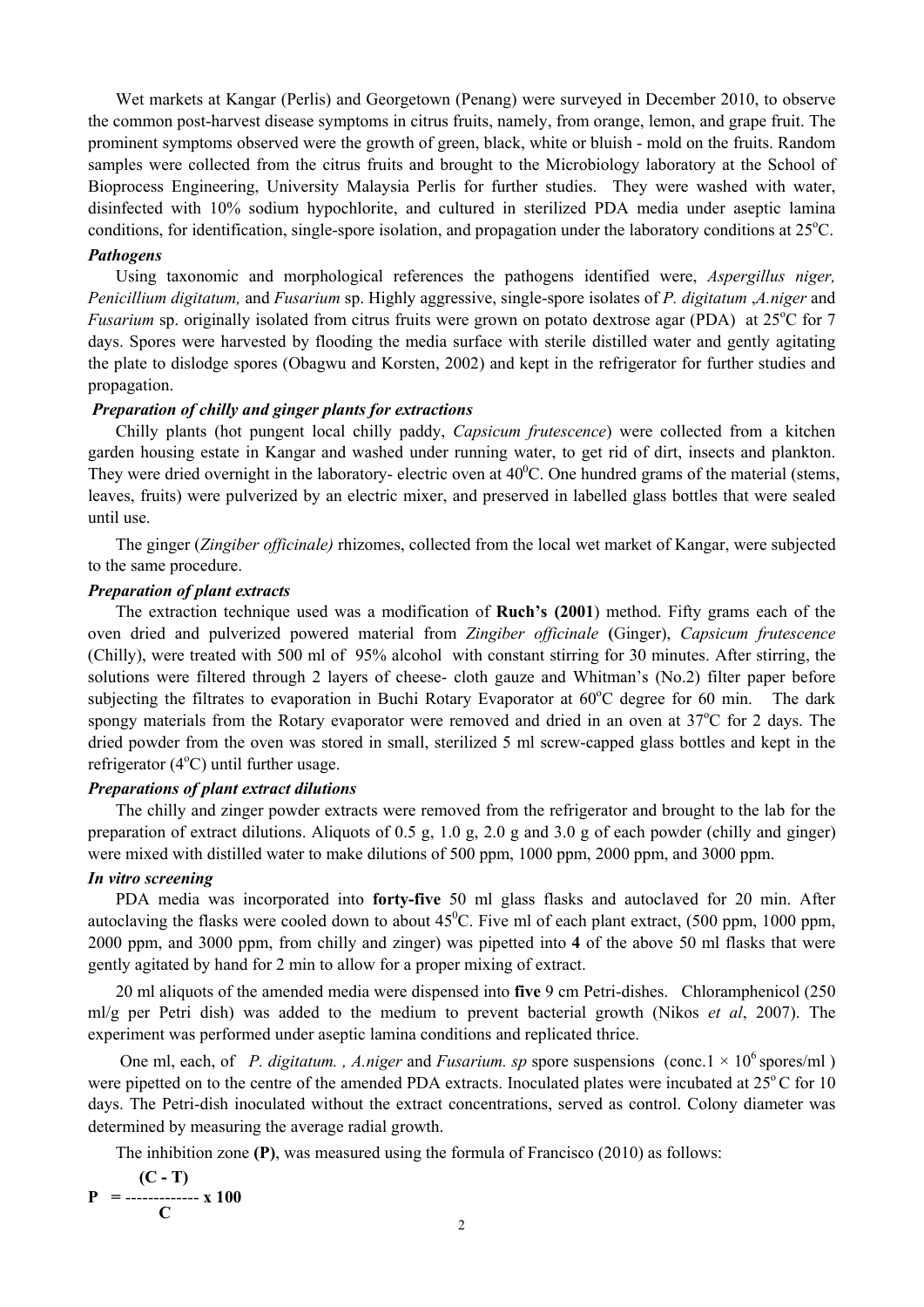Where C is the colony  $cm<sup>2</sup>$  of the control and T is of the treatments (3 replicates).

#### **Statistical analysis**

The experimental data was subjected to analysis of variance (ANOVA). Significant differences between mean values were determined using Duncan's Multiple Range test  $(P= 0.05)$  following ANOVA. Statistical analyses were performed using SPSS (SPSS Inc., Chicago, USA)

# 3. RESULTS

The post-harvest fungi, identified on basis of their cultural and morphological characteristics and tested for the anti microbial activity of the plant extracts were, Aspergillus niger, Penicillium digitatum, and Fusarium sp.

Mixing culture PDA media with all concentrations, 0 ppm (control), 500 ppm, 1000 ppm, 2000 ppm, and 3000 ppm of the plant extracts of the Zingiber officinale (Ginger), showed significant results ( $P > 0.05$ , Fig. 1) when compared with the control. *Penicillium digitatum* showed a reduction in colony development ranging from an average of 52%, 69%, 74%, and 83% at concentrations of 500, 1000, 2000, and 3000 ppm respectively. Aspergillus niger recorded inhibition zones of 56%, 73%, 78%, and 91% at similar plant extract concentrations respectively. The inhibition zones observed in Fusarium sp were 49%, 61%, 69% and 88% respectively at concentrations in the ascending order. The control treatments showed no inhibition zones. From Figure 1, it is also observed that the 3000 ppm showed the best result in inhibiting the mycelial growth in all the 3 fungi studied.



Figure 1Impacts of Ginger (Zingiber officinale L.) plant extract on colony growth of (cm<sup>2</sup>) Penicillium digitatum, Aspergillus niger and Fusarium sp raised on PDA. Plates were incubated in controlled environment champers maintained at  $25^{\circ}$ C

Result on the efficacy of chilly extract on the post-harvest pathogens in citrus is presented in Figure 2. A similar trend as the zinger extract was observed in its microbial inhibition activity ( $P > 0.05$ ), except that at 3000 ppm, all the 3 fungi, namely, *Aspergillus niger*, *Penicillium digitatum*, and *Fusarium* sp. recorded almost 100% inhibition zones.

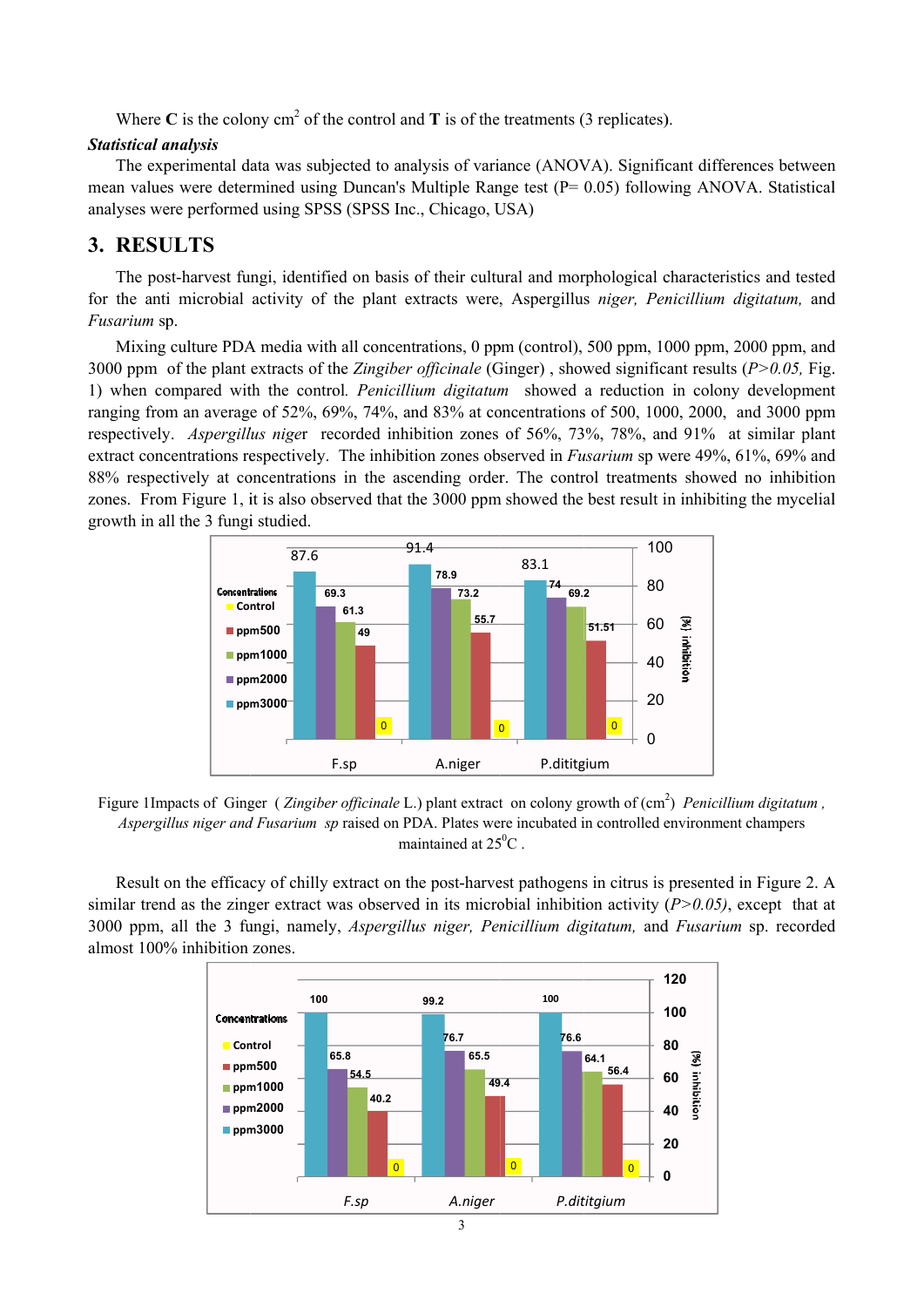#### Figure 2 Impacts of Chilli (*Capsicum frutescence* L.) plant extract on colony growth of (cm<sup>2</sup>) Penicillium *digitatum*, *Aspergillus niger and Fusarium sp* raised on PDA. Plates were incubated in controlled environment champers maintained at 25C

The impacts of different zinger and chilli concentrations on the inhibition diameters of the fungi are presented in Table 1. From the data, it is observed that, the concentration of 3000 ppm gave the best inhibition zones with both the extracts.

Table 1: Impacts of extracts of (Chili) *Capsicum frutescence and* (Ginger) *Zingiber officinale* L. Plant extracts on colony growth (cm<sup>2</sup>) of *Penicillium digitatum, Aspergillus niger and Fusarium sp* raised on PDA.

|            | Zingiber officinale |             | Capsicum frutescence |             |             |                      |
|------------|---------------------|-------------|----------------------|-------------|-------------|----------------------|
|            | P.digitatum         |             | F.sp                 |             | F.sp        |                      |
| Conc ppm   | A.niger             |             | P.digitatum          |             | A.niger     |                      |
|            | $CD(cm^2)$          | $CD(cm^2)$  | $CD(cm^2)$           | $C D(cm^2)$ | $CD(cm^2)$  | CD(cm <sup>2</sup> ) |
| Control    | 8.467               | 9.333       | 6.733                | 9.033       | 9.033       | 7.033                |
|            | $\pm 0.120$         | $\pm 0.088$ | $\pm 0.176$          | $\pm 0.033$ | $\pm 0.179$ | $\pm 0.177$          |
| $500$ pppm | 4.100               | 4.133       | 3.433                | 3.933       | 4.567       | 4.200                |
|            | $\pm 0.115$         | $\pm 0.115$ | $\pm 0.100$          | $\pm 0.328$ | $\pm 0.189$ | $\pm 0.153$          |
| $1000$ ppm | 2.600               | 2.500       | 2.600                | 2.969       | 3.100       | 3.200                |
|            | $\pm 0.115$         | $\pm 0.066$ | $\pm 0.066$          | $\pm 0.285$ | $\pm 0.100$ | $\pm 0.100$          |
|            |                     |             |                      |             |             |                      |
| $2000$ ppm | 2.200               | 1.966       | 2.066                | 2.100       | 2.100       | 2.400                |
|            | $\pm 0.057$         | $\pm 0.088$ | $\pm 0.484$          | $\pm 0.285$ | $\pm 0.115$ | $\pm 0.057$          |
| $3000$ ppm | 1.430               | 0.800       | 0.833                | 0.00        | 0.033       | 0.00                 |
|            | $\pm 0.057$         | $\pm 0.176$ | $\pm 0.888$          | $\pm 0.00$  | $\pm 0.333$ | $\pm 0.00$           |

**CD** refers to colony diameter

# **4. DISCUSSION**

The objective of the current research was to study the effect of plant extracts on the mycelia growth of, *Penicillium digitatum*, *Fusarium sp* and *Aspergillus niger* that are pathogens for the post-harvest diseases of citrus as reported by Eckert & Sommer, (1967), and Adaskaveg *et al*, (2002). These diseases could cause a loss of up to 10-30% decrease in crop yield and marketing quality (Agrios, 2005, and Serrano *et al*, 2005). The use of biocontrol agents in plant disease control with plant extracts like lemon, citronella, clove, mint, thyme and oregano oils has been employed by Viudamartos *et al* (2007) as alternative control measures to replace the conventional synthetic pesticides.

The plant extracts reported effective against the fungi *Penicillium digitatum* include garlic (Obagwa,2002), neem (Mossini*,.et al*,2009), *Withania somnifera* and *Acacia seyal* Samson, 1984), mustard and horseradish (McOnie,1964).

*Aspergillus niger* is noted for its carcinogenic alfatoxin production in diseased plants. Montes and Carvial (1998) in their research for screening of more than 280 plant species for their inhibitory effect on the toxin reported that about 100 of these plants had some activity on growth of toxin production by fungi. Clove completely inhibited the mycelia growth of *A. flavus* and aflatoxin formation ( Karapynar., 1989).

Saxena and Mathela (1996) in their study on the inhibitory effect of plant extracts on *Fusarium* reported that, *Azadirachta* indicia *,Artemisia annua ,Eucalyptus globules, Ocimum.sanctum* and *Rheum emodi,*  showed significant reduction of the pathogen*.* Garlic extract had a positive effect on the *Fusarium* inhibition (Anjorin.*et al*,2008) .

In our research, we discovered that zinger and chilli extracts at 3000 ppm showed almost 100% inhibition of the mycelia growth in culture medium.

# **5. REFERENCES**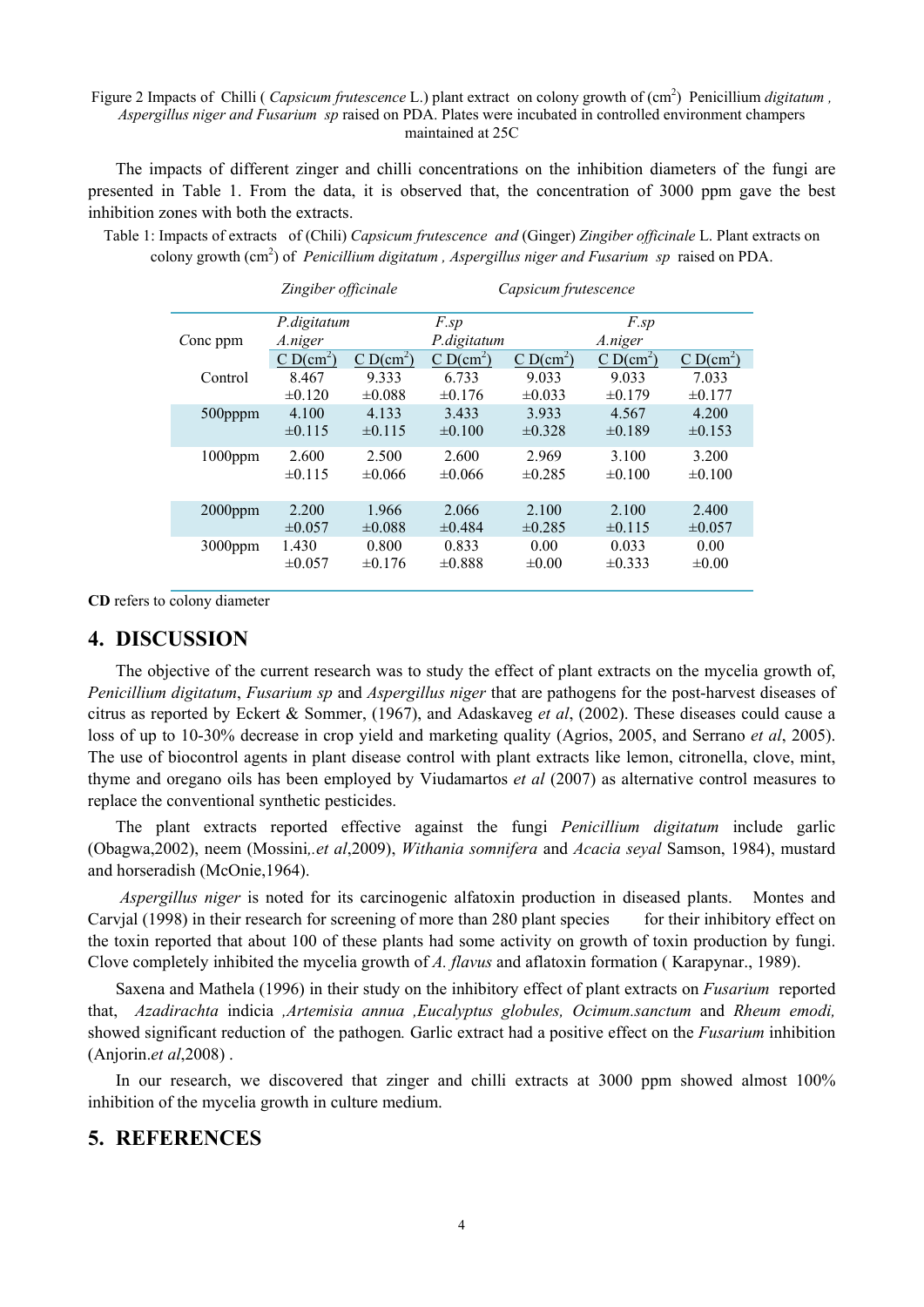- [1] Adaskaveg, J.E., H. Forster, N.F. Sommer. 2002. Principles of post-harvest pathology and management of decays of edible horticultural crops. In: *Post-harvest Technology of Horticultural Crops,* (Eds.): A.Aader. Vol. 3311. University of California Publication, California, Pp. 163-195.
- [2] Agrios, G.N. 2005. *Plant Pathology*, Academic Press, New York.
- [3] Anjorin , S.T., H.A. Makun, T. Adesina and I. Kudu, 2008. Effects of *Fusarium* verticillioides, its metabolites and neem leaf extract on germination and vigour indices of maize ( Zea mays L.) .*Afr. j*.*Biotechno*l., 7:2402-2406.
- [4] Bull, C.T, Stack, J.P, Smilanick, J.L (1997). *Pseudomonas syringae* strains ESC-10 and ESC-11 survive in wound on citrus and control green and blue molds of citrus*.* Biol. Contr. 8: 81-88.
- [5] Diener, U.L, Cole, R.J, Sanders, T.H, Payne, G.A, Lee, L.S, Klich, M.A. (1987). Epidemiology of aflatoxin formation by *Aspergillus flavus*. Ann. Rev. Phytopathology. 25: 249-270.
- [6] Eckert, J.W. and N.F. Sommer. 1967. Control of diseases of fruits and vegetables by post-harvest treatment. *Ann. Rev. Plant Pathol*., 5: 391-432.
- [7] Francisco ,D,H. (2010). *Lippia graveolens* and *Carya illinoensis* Organic Extracts and there *in vitro* Effect Against *Rhizoctonia Solani* Kuhn. *American Journal of Agricultural and Biological Sciences* 5 (3): 380-384.
- [8] Janisiewicz, W.J., Korsten, L. (2002). Biocontrol of post harvest diseases of fruits. *Annu. Rev. Phytopathology.* 40: 411-441.
- [9] Obagwa, J., Korsten, L.,2002. Control of citrus and green and blue molds with garlic extracts*. Plant Pathology*.109,221- 225.
- [10]Karapynar., 1989. Inhibition effects. Of some spice agents on aflatoxigenic mould growths. *Proceedings of the International Food Symposium* , April 4-6, Bursa, Tukey,pp:129-137.
- [11]Kumar, A., Shukla, R., Singh, P., Prasad, C.S., Dubey, N.K. (2008). Assessment of Thymus vulgaris L. essential oil as a safe botanical preservative against post harvest fungal infestation of food commodities. Innu. Food Sci. *Emerg.,* 4: 575-580.
- [12]Ogawa, J.M., Dehr, E.I., Bird, G.W., Ritchie, D.F., Kiyoto, V., Uyemoto, J.K. (eds). (1995). *Compendium of Stone*  fruit Diseases. APS Press, USA.
- [13]McOnie, K. C. 1964. The latent occurrence in citrus and other hosts of a *Guignardia* easily confused with *G. citricarpa*, the black spot pathogen. *Phytopathology* 54:40- 43.
- [14]Mossini, S.A.G., C. Carla and C. Kemmelmeier, 2009. Effect of neem leaf extract and Neem oil on Penicillium growth, sporulation, morphology and ochratoxin A production. Toxins, 1: 3-13.
- [15]Nikos ,G.T and C. D. Economakis.2007. Antifungal activity of lemongrass (Cymbopogon citrates L.) essential oil against key postharvest pathogens. Global Journal of Biotechnology & Biochemistry 3 (2): 56-59, 2008.
- [16]Palumbo, J.D., Baker, J.L., Mahoney, N.E. (2006). Isolation of bacterial antagonists of *Aspergillus flavus* almonds. *Microbial Ecol.* 52(1): 45- 52.
- [17]Paster, N., & Bullerman, L. B. (1988). Mould spoilage and mycotoxin formation in grains as controlled by physical means*. International Journal of Food Microbiology*, 7, 257−265.
- [18]Poppe, L., Vanhoutte, S., Höfte, M. (2003). Modes of action of *Pantoea agglomerans* CPA-2, an antagonist of postharvest pathogens on fruits. *Eur. J. Plant Pathol.* 109: 963-973.
- [19]Ruch, B.a. Worf , R. 2001 . Processing of neem for plant protection simple and sophisticated standardized extracts. Abstracts of the .Work shop, Neem and Pheromones , University of Uberaba ,Brazil, March 29-30 Augusts, P.499.
- [20]Samson,J.A., 1984.Tropical *fruits* Tropical agricultural series. Longman Inc., New York, pp.64-118.
- [21]Saxena .and C.S . Mathela, 1996. Antifungal activity of new compounds from *Nepeta leucophylla* and Nepeta clarkei. *Applied Environ Microbiol*.,: 702- 704.
- [22] Serrano, M., D. Martinez-Romero, S. Castillo, F. Guillen and D. Valero. 2005. The use of the natural antifungal compounds improves the beneficial effect of MAP in sweet cherry storage. *Innovative Food Science and Emerging Technologies*, 6: 115-123.